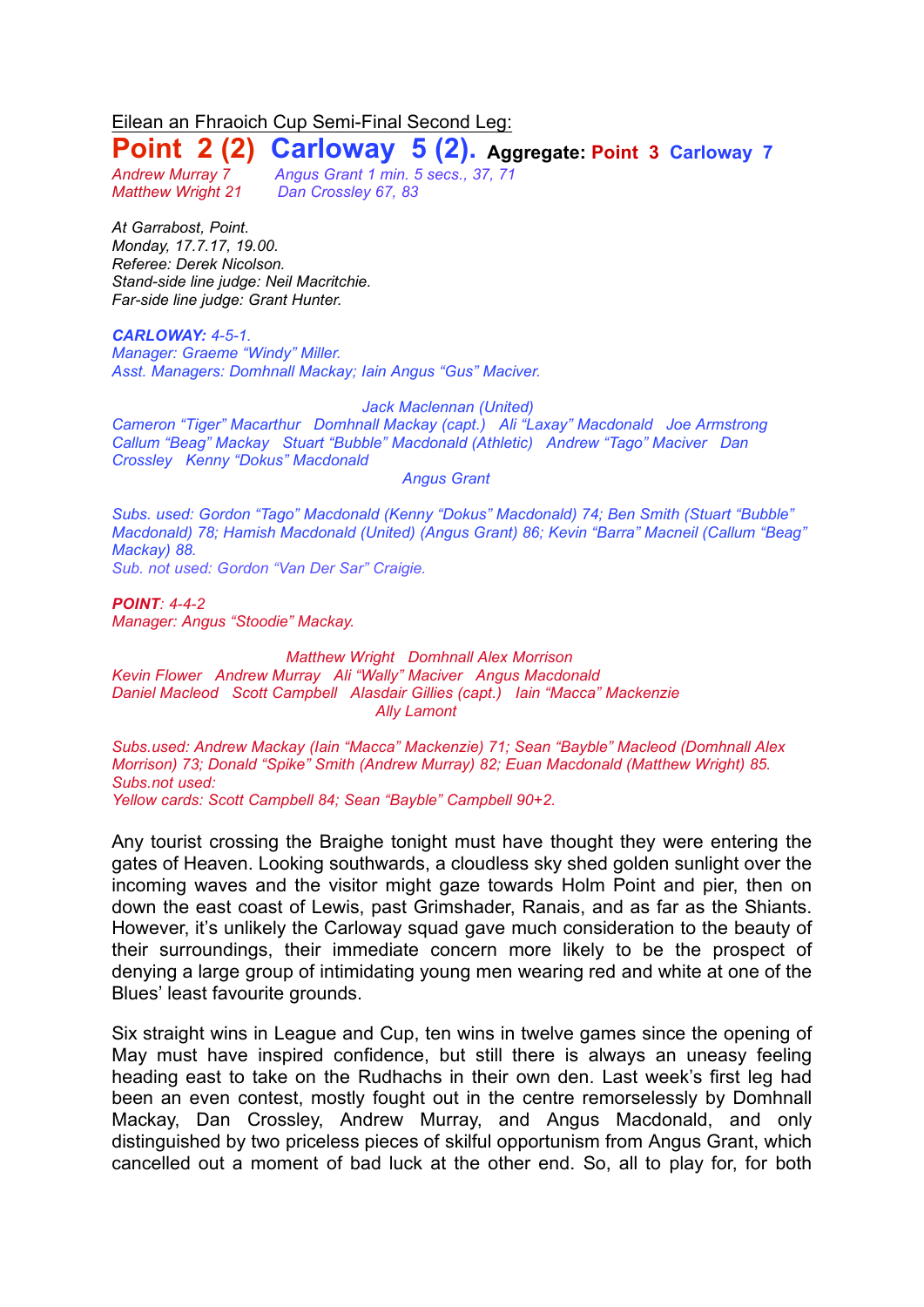sides: "*whatsoever a man soweth, that shall he also reap".* And, of course, there was the earlier 2-0 League victory here to re-assure them that optimism over tonight's outcome was not misplaced, assuming they glossed over the excessive pressure they were under for a large part of that game, and simply referred back to the two spectacular efforts from midfield dynamo, Andrew "Tago" Maciver.

This being the EaF Cup, certain changes were obligatory: Jordan Macleod and Sven Wiltshire were ineligible, but United's Jack Maclennan and Hamish Macdonald were available, the former taking over from Gordon "Van Der Sar" , who dropped to the bench, alongside Hamish, Gordon "Tago" Macdonald, Ben Smith, and returning favourite, Kevin "Barra" Macneil, for his first appearance of the season. Callum "Beag" Mackay now moved right, Kenny "Dokus" Macdonald left, and Athletic's Stuart "Bubble" Macdonald made a welcome return in the centre beside "Pongo" and Dan Crossley. An added touch of gloom was the sight of perennial pain-in-theposterior, Ali "Wally" Maciver, in the centre of the opposition ranks, forming a threatening triumvirate with Andrew Murray and Angus Macdonald.

With the setting sun and a steady east-sou' easterly behind them, the home side enjoyed a first-half advantage and almost capitalized in the opening seconds with what might have been the fastest goal of the season. An initial ball through the Carloway centre saw Ali "Laxay" Macdonald get into an uncharacteristic fankle on the edge of the box, leave his knock-back far too short, and allow "Wally" to burst past him on to it. Nevertheless, Maclennan anticipated the danger and raced out to block Maciver's slip from 16 metres to his right.

However, the *aficionados* were not be denied the customary explosive start they had become used to in Blues' ties. Broken play resulted in the ball eventually being played back to Maclennan and he cleared high downfield. The ball came through on the left into the Point half. A subtle nudge by Grant allowed him to win a tussle for the ball with his marker Scott Campbell and race forward unhindered into the left of the home box. As Lamont came out, the young hit-man coolly slipped the ball to the helpless keeper's left and it rolled home just inside the far post (**0-1**). 65 seconds! Slipping up, Angus - Jordan did it in 24!

Unfortunately the early lead only lasted another 6 minutes, until Murray gathered the ball inside the centre circle in the Carloway half. He moved forwards leftwards, played a quick one-two with Macdonald to his left, then cut in diagonally rightwards towards goal. As the Blues' back-line backed off alarmingly from him, he had time to look up, then deliver a beautifully-flighted right-footer high to Maclennan's left from 20 metres and just inside his top left-hand corner (**1-1**).

Na Gormaich retaliated on the quarter-hour when Grant robbed Gillies, 20 metres out in front of goal. He played the ball swiftly to Crossley on his right and he in turn made the bye-line to cut back an inch-perfect low cross to Mackay coming forward, 22 metres out on the left edge of the box, but his lob was off-cue and flew back across goal and wide. Two minutes later another push ended with a Callum "Beag" corner from the Carloway right being met by Crossley, 10 metres out at the near post, but his bullet header shot inches over the junction of bar and post.

On 21 minutes, however, the Blues suddenly had some serious thinking to do, as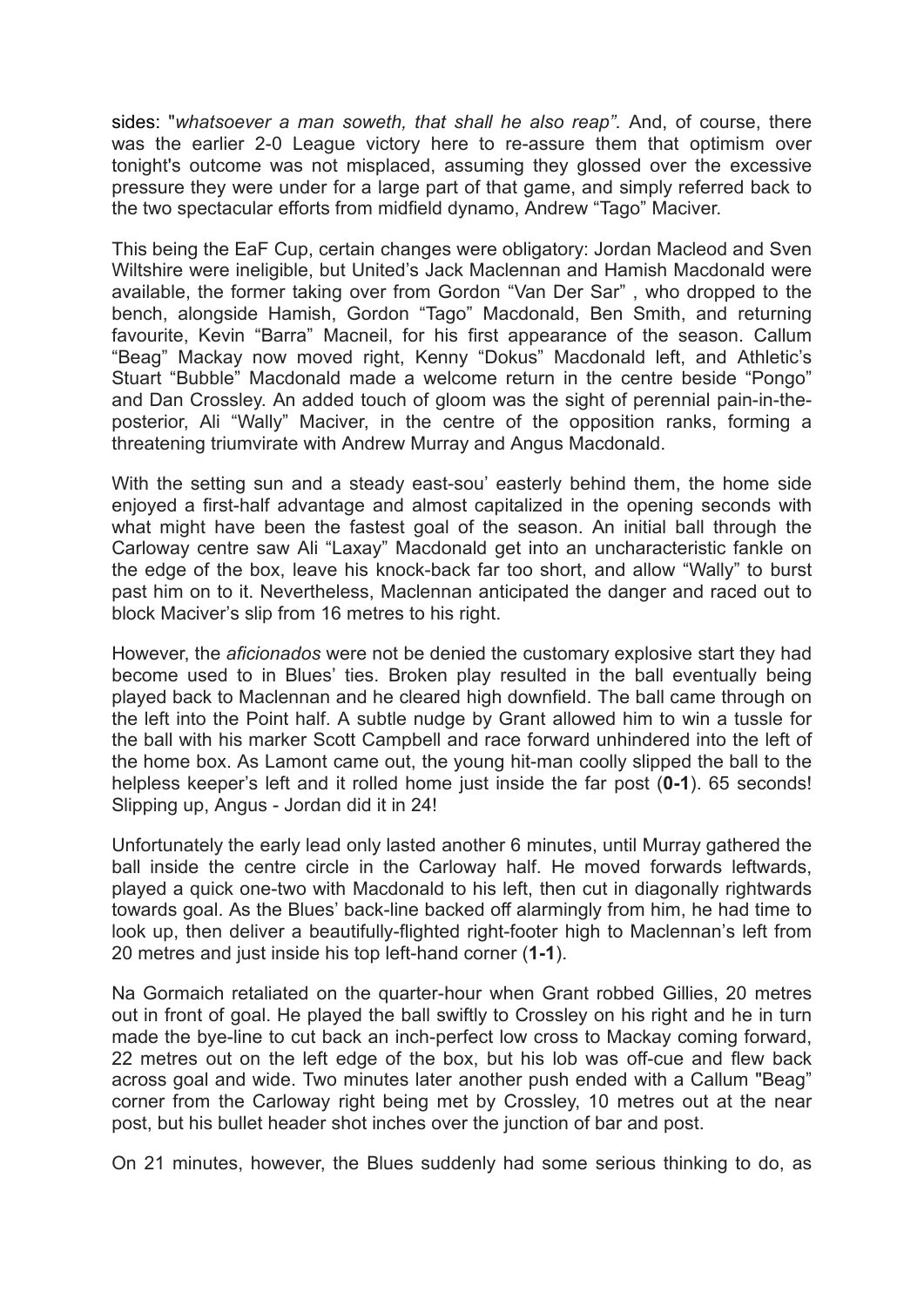Point drew level on aggregate. Macdonald won the ball just inside the centre circle within his own half, and, as always, came steaming forward like a juggernaut. He played the ball forward right, and his wing-man made the right corner of the box, before slipping the ball square left, under pressure. Domhnall Alex Morrison and "Laxay" vied for the ball, it broke on from them to the left to reach Matthew Wright, totally unmarked, 16 metres out in front of goal. Maclennan immediately rushed out but had no chance as the young striker slipped the ball under him to his left (**2-1**).

Six minutes later the situation almost got considerably worse, when Wright's cross from the left touch-line, 16 metres from the bye-line, was met by Morrison at the far post, 6 metres from goal, but he somehow managed to nod the ball a foot outside Maclennan's left-hand post.

The Rudhachs, at this stage, were edging midfield: although Murray was lying deep, he was as combative as he was creative, and with Crossley and "Tago" also tending to sit just in front of their back-line, the centre was ripe for an unmarked Macdonald to hustle his way forward *á la* Günter Netzer at every opportunity and organize the attacks.

Yet the chances still came for the Blues to climb back into the game. In 29 minutes a "Dokus" free-kick from midway within the Point half, out on the Carloway left touchline, came in high in the centre, only for an unmarked Mackay to head a foot over the central bar. Finally, in 37 minutes, the Blues drew level on the night. A Callum "Beag" short corner on the Blues' right saw the young star send a head-high diagonal across the face of the Rudhach goal. It reached Grant, 6 metres out by the far post, and the hit-man reacted brilliantly to head the ball down hard to Lamont's left (**2-2**).

Two minutes later na Gormaich might have killed the tie stone-dead when "Dokus" broke down the left touch-line, checked 22 metres from the bye-line, and swept in a high diagonal which brushed off challenging heads, before reaching "Tago", 20 metres out in the centre, but his first-time connect was last seen passing Arnish Point.

# **Half-time: Point 2 Carloway 2**

Their profligacy in front of goal must have haunted the boys in blue in the half-time dressing room, although they must have been equally happy that Point had passed up one or two gilt-edged opportunities also. Apart from lack of sharpness in front of goal, the only real problem had been an inability to put the hems on Angus Macdonald, partly due to the deep nature of the Carloway midfield. The strengths had been Carloway's pace, Crossley through the centre, Callum "Beag" on the right, and Angus Grant up front. Hopefully, the latter would continue. However, immediately they showed they were still playing according to "*Zen and the Art of Seeing How Nearly You Can Miss".*

In 48 minutes a Carloway drive broke down on the right edge of the Point box, but a determined Grant won the ball back on the bye-line. He then cut in along the line and slipped the ball across to Callum "Beag" waiting in the centre, but as Lamont rushed out to block, the wing-man ultra-carefully side-footed the ball to the keeper's left from 10 metres, hit the outside of the post, and the ball was cleared. The ball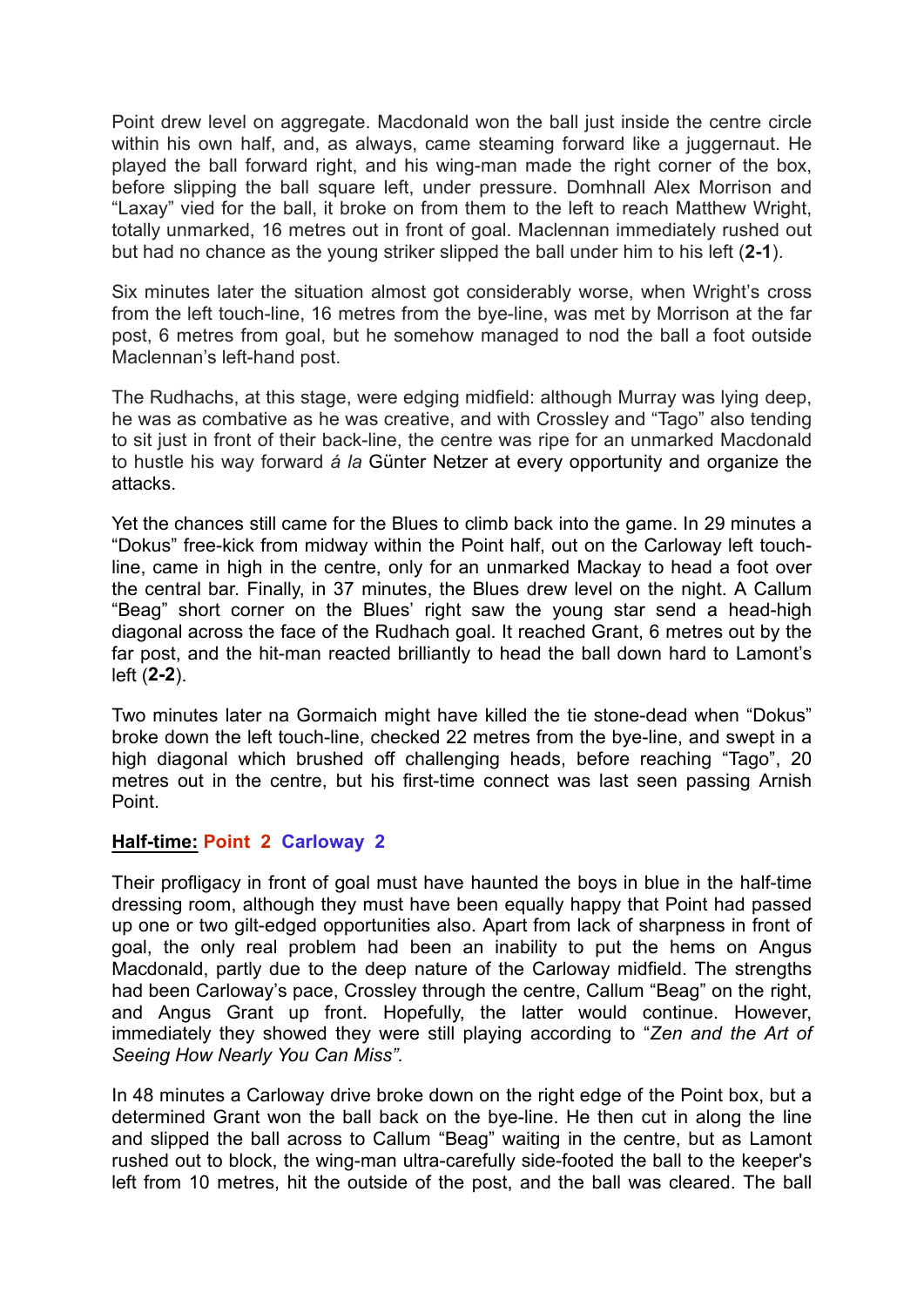was punted downfield, and Macdonald on the centre circle managed to knock it on between "Tiger" and "Laxay" for Wright to race into the left of the box unhindered. However, Maclennan was out like a flash to block his attempted slip to his right from 12 metres.

In 57 minutes Grant was sent free down the Rudhach left after a breaking Crossley rode two tackles, made the centre circle, then stroked an exquisite Charlie Gallagher inside the back, but from 14 metres Lamont did well to block for a corner. The earth was now definitely shifting in Carloway's favour despite a "Wally" free-kick from midway within the Blues' half on the left finding Campbell's head, 12 metres out by the far post, but the attempt went into the near side-netting.

Na Gormaich seemed to be abandoning their trademark passing-style out of defence to set up attacks fast and using the old Athletic-style of long ball to allow Callum "Beag" to get free on the right, or, more usually, to send Grant behind the line.

On the hour Mackay, just inside his own half, lifted another high ball over "Macca" and Gillies for Grant to race towards Lamont but from 20 metres in the centre he fired a metre over the bar. In 66 minutes a one-two between Grant and Crossley allowed the centre-forward to make the right-hand corner of the box but Lamont read him and got down well to his left to push away for a corner.

However, Callum "Beag's" low corner came across low 10 metres out, ricocheted off one or two of the ruck, then reached Crossley towards Lamont's right, his back to goal. As the ball passed him, the *trequartista* reached out leisurely with his right foot and with the most nonchalant of flicks, hooked the ball backwards past his right side and into the net (**2-3**). Talk about cool? Wow!

The tie was now surely safe but to rub it in, a fourth goal arrived four minutes later. An almighty kick-out by Maclennan came bouncing into the left of the Rubhach half and Gillies and Campbell tried to snuff out the threat from Grant between them, but the hit-man tussled with them and the ball broke behind them and inwards and suddenly he was clear through. He made the centre of the Point box and as Lamont approached, he sent a delicate lob gently over the stranded keeper and home (**2-4**). No, he didn't look at "Raymondo" as if to say, "*I can be cool too!*"

A protracted deluge of substitutes for both sides now indicated starkly both management's recognition that the contest was over, though the home side still came forward aggressively, in the hope of putting a more respectable score-line in the record books. Carloway were now in exhibition mode and unexpectedly piled more agony on their suffering hosts in the 83rd minute. A free-kick was awarded 20 metres from the bye-line, out on the Carloway left touch-line, and Crossley sent a glorious right-footer curling high across goal and just inside Lamont's top-left-hand corner (**2-5**).

An absolute effortless peach to round off the night. Or so it seemed, yet the pain could have been even worse for the Point men as in added-on time substitutes Gordon "Tago" and "Barra" combined in the centre just outside the box, and enabled "Barra" to break inwards into the box. Despite heavy pressure, he managed to stab the ball past Lamont to the keeper's right but the ball rolled on to strike the far post